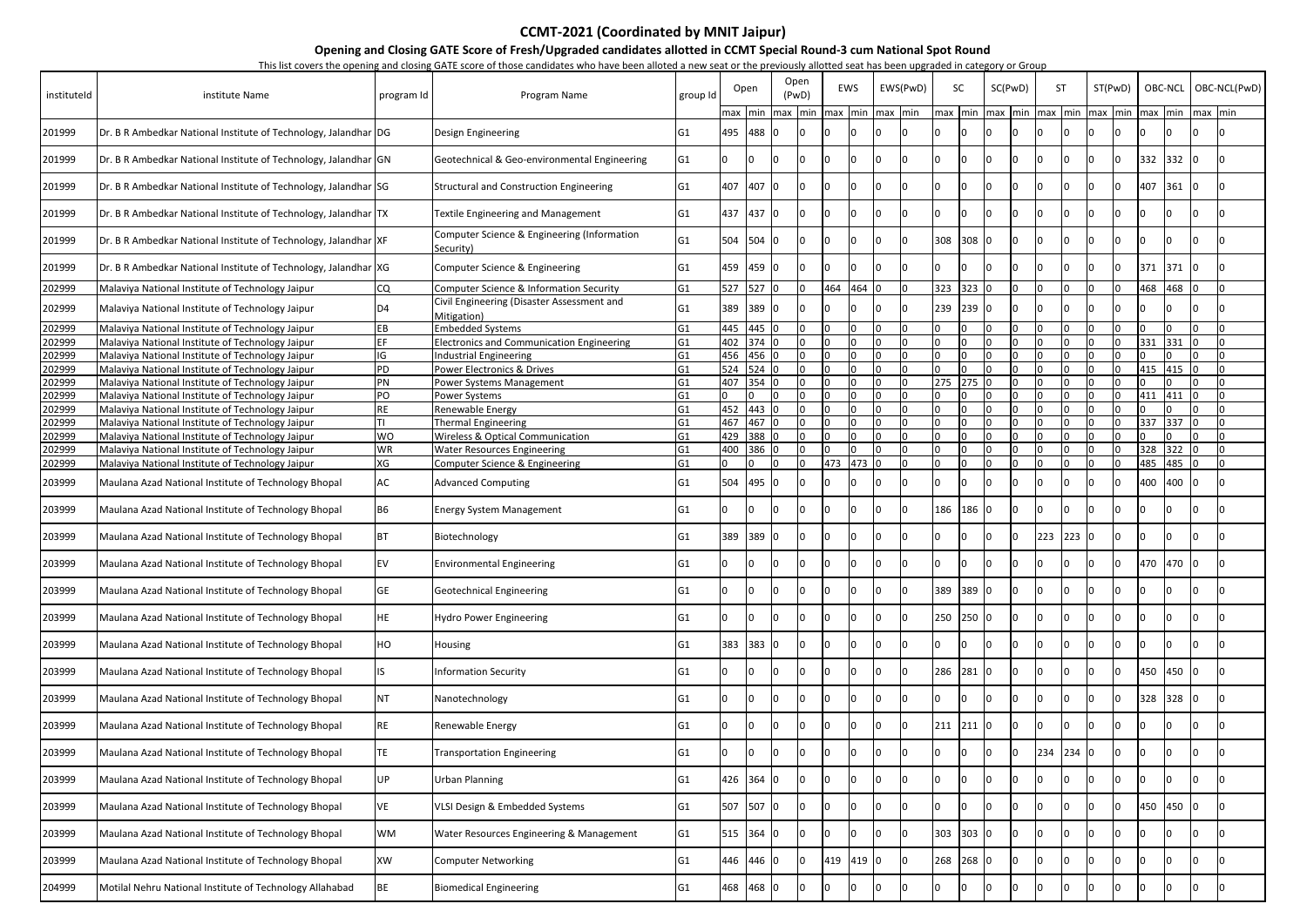| instituteld | institute Name                                           | program Id     | Program Name                                                             | group Id        |     | Open      |     | Open<br>(PwD)  |     | EWS   |             | EWS(PwD) | SC        |     | SC(PwD)   | <b>ST</b> |     | ST(PwD)     |      | OBC-NCL |         | OBC-NCL(PwD) |
|-------------|----------------------------------------------------------|----------------|--------------------------------------------------------------------------|-----------------|-----|-----------|-----|----------------|-----|-------|-------------|----------|-----------|-----|-----------|-----------|-----|-------------|------|---------|---------|--------------|
|             |                                                          |                |                                                                          |                 |     | max min   | max | Imin           | max |       | min max min |          | max min   |     | $max$ min | max       |     | min max min | lmax | min     | max min |              |
| 204999      | Motilal Nehru National Institute of Technology Allahabad | CF             | Control & Instrumentation                                                | IG1             |     |           |     |                |     |       |             |          |           |     |           |           |     |             | 337  | 337     | n       |              |
| 204999      | Motilal Nehru National Institute of Technology Allahabad | CY             | <b>Communication Systems</b>                                             | IG1             |     | 455 455   |     |                |     |       |             |          |           |     |           |           |     |             | 369  | 361     |         |              |
| 204999      | Motilal Nehru National Institute of Technology Allahabad | FG             | <b>Fluids Engineering</b>                                                | G <sub>1</sub>  |     | 458 366 0 |     |                |     |       |             |          |           |     |           |           |     |             |      |         |         |              |
| 204999      | Motilal Nehru National Institute of Technology Allahabad |                | <b>Information Security</b>                                              | IG1             | 550 | 544       |     |                | 508 | 482 0 |             |          | 393       | 393 |           |           |     |             |      |         |         |              |
| 204999      | Motilal Nehru National Institute of Technology Allahabad | MG             | Microelectronics & VLSI Design                                           | IG1             |     | 646 646 0 |     |                |     |       |             |          |           |     |           |           |     |             |      |         |         |              |
| 204999      | Motilal Nehru National Institute of Technology Allahabad | PU             | <b>Production Engineering</b>                                            | IG1             | 404 | 358       |     |                |     |       |             |          |           |     |           |           |     |             |      |         |         |              |
| 204999      | Motilal Nehru National Institute of Technology Allahabad | PV             | <b>Product Design and Development</b>                                    | lG1             | 430 | 351       |     |                |     |       |             |          |           |     |           |           |     |             |      |         |         |              |
| 204999      | Motilal Nehru National Institute of Technology Allahabad | SE             | Software Engineering                                                     | G1              | 585 | 585       |     |                | 538 | 538   | ΙO          |          |           |     |           |           |     |             |      |         |         |              |
| 204999      | Motilal Nehru National Institute of Technology Allahabad | SP             | <b>Signal Processing</b>                                                 | lG1             |     |           |     |                |     |       |             |          |           |     |           |           |     |             | 344  | 344     |         |              |
| 204999      | Motilal Nehru National Institute of Technology Allahabad | TE             | <b>Transportation Engineering</b>                                        | lG1             |     |           |     |                |     |       |             |          |           |     |           |           |     |             | 427  | 427     |         |              |
| 204999      | Motilal Nehru National Institute of Technology Allahabad | XD             | Computer Aided Design & Manufacturing                                    | G <sub>1</sub>  | 465 | 354       |     |                |     |       |             |          |           |     |           |           |     |             |      |         |         |              |
| 204999      | Motilal Nehru National Institute of Technology Allahabad | XG             | Computer Science & Engineering                                           | G <sub>1</sub>  |     | 624 624   |     |                |     |       |             |          |           |     |           |           |     |             |      |         |         |              |
| 205999      | National Institute of Technology Agartala                |                | Artificial Intelligence                                                  | G <sub>1</sub>  | 459 | 459 0     |     | l0.            |     |       |             |          |           |     |           |           |     |             |      |         |         |              |
| 205999      | National Institute of Technology Agartala                | ЗH             | Biotechnology & Biochemical Engineering                                  | G <sub>1</sub>  | 367 | 367 0     |     | l <sub>0</sub> |     |       |             |          |           |     |           |           |     |             |      |         |         |              |
| 205999      | National Institute of Technology Agartala                | /N             | <b>VLSI Design</b>                                                       | G <sub>1</sub>  | 409 | 409 0     |     | $\Omega$       |     |       |             |          |           |     |           |           |     |             |      |         |         |              |
| 206999      | National Institute of Technology Calicut                 | ER             | <b>Energy Engineering &amp; Management</b>                               | G <sub>1</sub>  |     | 430 416 0 |     | I0.            |     |       |             |          |           |     |           |           |     |             |      |         |         |              |
| 206999      | National Institute of Technology Calicut                 |                | <b>Electronics Design &amp; Technology</b>                               | G <sub>1</sub>  |     | 698 677 0 |     | <b>0</b>       |     |       |             |          | 355       | 355 |           |           |     |             |      |         |         |              |
| 206999      | National Institute of Technology Calicut                 | H٧             | High Voltage Engineering                                                 | G <sub>1</sub>  | 551 | 551 0     |     | <sup>0</sup>   |     |       |             |          |           |     |           |           |     |             |      |         |         |              |
| 206999      | National Institute of Technology Calicut                 | U              | Industrial Engineering & Management                                      | G <sub>1</sub>  | 508 | 508 0     |     | l N            |     |       |             |          | 295       | 295 |           |           |     |             |      |         |         |              |
| 206999      | National Institute of Technology Calicut                 | МD             | Machine Design                                                           | G <sub>1</sub>  | 568 | 568 0     |     | I0.            | 549 | 549   |             |          |           |     |           |           |     |             | 495  | 495     |         |              |
| 206999      | National Institute of Technology Calicut                 | МF             | <b>Manufacturing Technology</b>                                          | G <sub>1</sub>  | 508 | 508 0     |     | I٥             | 446 | 438 0 |             | In.      | 264       | 264 |           |           |     |             | 440  | 440     | m       |              |
| 206999      | National Institute of Technology Calicut                 | MН             | Materials Science & Technology                                           | G <sub>1</sub>  |     | 424 424 0 |     | In.            |     |       |             |          | 325 325 0 |     |           |           |     |             |      |         |         |              |
| 206999      | National Institute of Technology Calicut                 | SP             | <b>Signal Processing</b>                                                 | G <sub>1</sub>  |     | In        |     | $\cap$         | 460 | 460   |             |          | 326 326 0 |     |           |           |     |             |      |         |         |              |
| 206999      | National Institute of Technology Calicut                 | SU             | <b>Structural Engineering</b>                                            | G <sub>1</sub>  |     |           |     |                |     |       |             |          | 391       | 391 |           | 260       | 260 |             |      |         |         |              |
| 206999      | National Institute of Technology Calicut                 | TK             | Telecommunication                                                        | G <sub>1</sub>  |     | 498 498   |     |                |     |       |             |          |           |     |           |           |     |             | 488  | 488     | l0.     |              |
| 206999      | National Institute of Technology Calicut                 | TS             | <b>Thermal Sciences</b>                                                  | G <sub>1</sub>  |     | 571 571 0 |     |                |     |       |             |          | 276       | 276 |           |           |     |             | 488  | 488     | l0.     |              |
| 206999      | National Institute of Technology Calicut                 | WA             | <b>Water Resource Engineering</b>                                        | G <sub>1</sub>  |     | 425 418 0 |     |                |     |       |             |          |           |     |           |           |     |             | 385  | 364     | In.     |              |
| 206999      | National Institute of Technology Calicut                 | ΚF             | Computer Science & Engineering (Information<br>Security)                 | G <sub>1</sub>  | 608 | 608 0     |     |                |     |       |             |          |           |     |           |           |     |             |      |         |         |              |
| 207999      | National Institute of Technology Delhi                   | PD             | <b>Power Electronics &amp; Drives</b>                                    | G <sub>1</sub>  |     | 532 532 0 |     |                |     |       |             |          |           |     |           |           |     |             | 498  | 498     |         |              |
| 207999      | National Institute of Technology Delhi                   | VX.            | Electronics and Communication Engineering with<br>specialisation in VLSI | G <sub>1</sub>  |     | 503 466 0 |     |                |     |       |             |          | 413 413   |     |           |           |     |             | 421  | 421     |         |              |
| 207999      | National Institute of Technology Delhi                   | XD             | Computer Aided Design & Manufacturing                                    | G <sub>1</sub>  |     |           |     |                |     |       |             |          | 255 255 0 |     |           |           |     |             |      |         |         |              |
| 207999      | National Institute of Technology Delhi                   | <b>XT</b>      | Computer Science & Engineering (Analytics)                               | G <sub>1</sub>  |     |           |     |                | 410 | 410   |             |          |           |     |           |           |     |             | 406  | 406     |         |              |
| 208999      | National Institute of Technology Durgapur                | RT             | Biotechnology                                                            | G <sub>1</sub>  |     | 472 472 0 |     |                |     |       |             |          |           |     |           |           |     |             |      |         |         |              |
| 208999      | National Institute of Technology Durgapur                | ΕH             | Environmental Science & Technology                                       | G <sub>1</sub>  |     | 429 360 0 |     | n              |     |       |             |          | 231       | 231 |           | 198       | 198 |             |      |         |         |              |
| 208999      | National Institute of Technology Durgapur                | GE.            | <b>Geotechnical Engineering</b>                                          | G <sub>1</sub>  | 450 | 450 0     |     | l N            |     |       |             |          |           |     |           |           |     |             |      |         |         |              |
| 208999      | National Institute of Technology Durgapur                | ИD             | Machine Design                                                           | G <sub>1</sub>  | 483 | 369 0     |     | <sup>n</sup>   |     |       |             |          |           |     |           |           |     |             |      |         |         |              |
| 208999      | National Institute of Technology Durgapur                | МK             | Advanced Material Science & Technology                                   | G <sub>1</sub>  | 421 | 421 0     |     | 0              |     |       |             |          |           |     |           |           |     |             |      |         |         |              |
| 208999      | National Institute of Technology Durgapur                | ЭR             | <b>Operations Research</b>                                               | G <sub>1</sub>  | 435 | 405 0     |     | <sup>0</sup>   |     |       |             |          |           |     |           |           |     |             |      |         |         |              |
| 208999      | National Institute of Technology Durgapur                | ٥B.            | Power Electronics & Machine Drives                                       | G <sub>1</sub>  | 430 | 430 0     |     |                |     |       |             |          |           |     |           |           |     |             | 426  | 426     |         |              |
| 208999      | National Institute of Technology Durgapur                |                | <b>Thermal Engineering</b>                                               | G <sub>1</sub>  | 541 | 369       |     |                |     |       |             |          |           |     |           |           |     |             |      |         |         |              |
| 208999      | National Institute of Technology Durgapur                |                | Power System                                                             | G <sub>1</sub>  |     | 381 377 0 |     |                |     |       |             |          |           |     |           |           |     |             |      |         |         |              |
| 208999      | National Institute of Technology Durgapur                | XG             | Computer Science & Engineering                                           | G <sub>1</sub>  |     | n         |     |                |     |       |             |          | 282 282   |     |           |           |     |             | 373  | 360     |         |              |
| 208999      | National Institute of Technology Durgapur                |                | Electrical Engineering (Instrumentation and Control)                     | IG <sub>1</sub> |     | 358 358   |     |                |     |       |             |          | 251 251   |     |           |           |     |             |      |         |         |              |
| 209999      | National Institute of Technology Goa                     | <b>PZ</b>      | Power Electronics & Power Systems                                        | G <sub>1</sub>  |     | 354 354 0 |     |                |     |       |             |          | 244 244 0 |     |           |           |     |             |      |         |         |              |
| 209999      | National Institute of Technology Goa                     | XG             | Computer Science & Engineering                                           | G <sub>1</sub>  |     | 393 388 0 |     |                |     |       |             |          |           |     |           |           |     |             |      |         |         |              |
| 210999      | National Institute of Technology Hamirpur                | -3             | Civil Engineering (Geotechnical)                                         | G <sub>1</sub>  | 400 | 361 0     |     | 0              |     |       |             |          |           |     |           |           |     |             |      |         |         | I٥           |
| 210999      | National Institute of Technology Hamirpur                | C <sub>6</sub> | Civil Engineering (Water Resources)                                      | G <sub>1</sub>  |     | 350 350 0 |     | $\Omega$       |     |       |             |          |           |     |           |           |     |             |      |         |         | I∩           |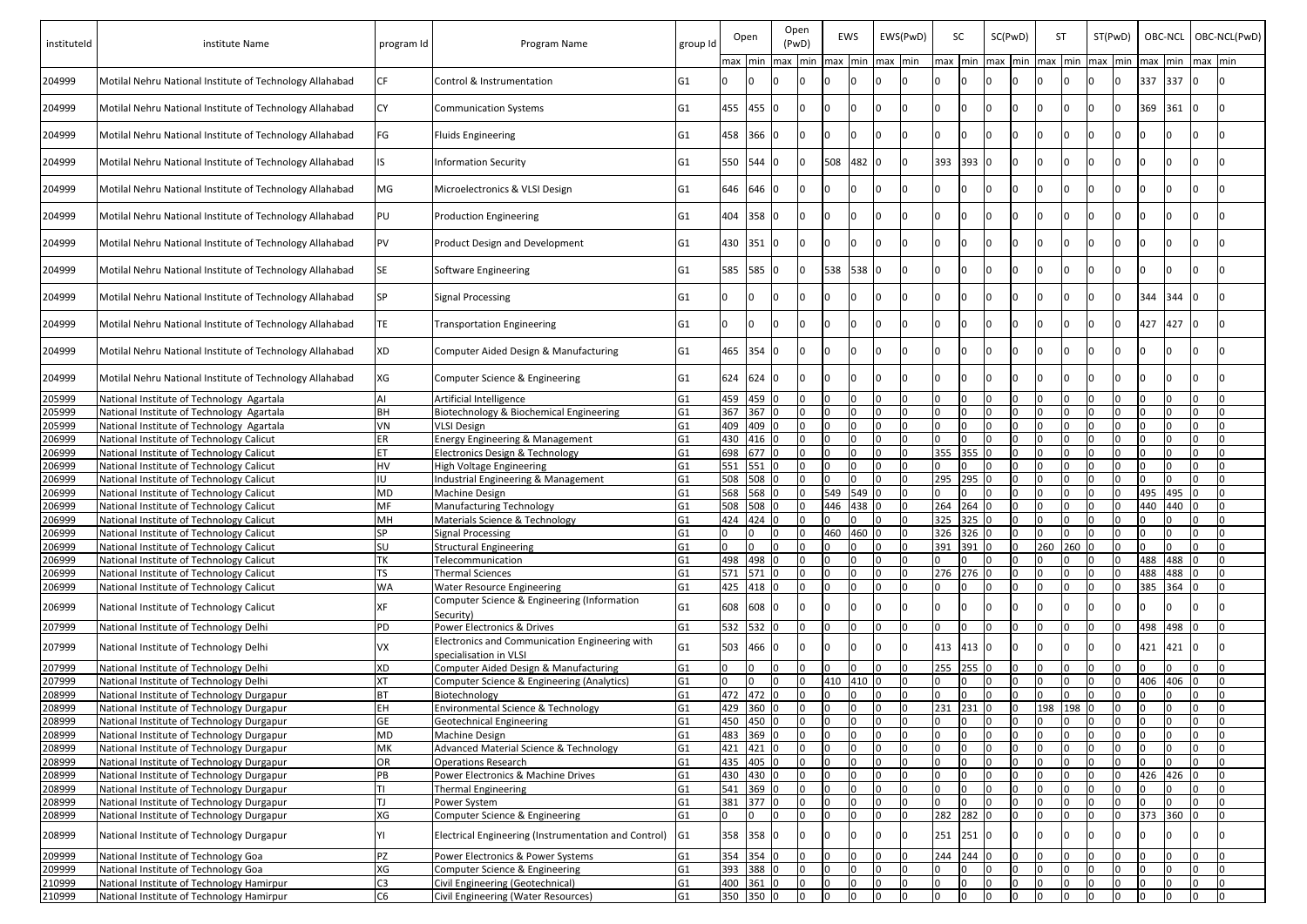| instituteld      | institute Name                                                                         | program Id     | Program Name                                                                                 | group Id                         |           | Open    | Open | (PwD) |                  | EWS  |     | EWS(PwD) | SC        |         |     | SC(PwD) | <b>ST</b> |       | ST(PwD) |              | OBC-NCL      |         |         | OBC-NCL(PwD) |
|------------------|----------------------------------------------------------------------------------------|----------------|----------------------------------------------------------------------------------------------|----------------------------------|-----------|---------|------|-------|------------------|------|-----|----------|-----------|---------|-----|---------|-----------|-------|---------|--------------|--------------|---------|---------|--------------|
|                  |                                                                                        |                |                                                                                              |                                  | max min   |         | max  | min   | $\mathsf{Im}$ ax | Imin | max | min      | max min   |         | max | min     | max       |       | min max | <b>I</b> min | <b>I</b> max | min     | max min |              |
| 210999           | National Institute of Technology Hamirpur                                              | <b>SZ</b>      | Sustainable Architecture                                                                     | G <sub>1</sub>                   | 358 356 0 | 423 0   |      | l N   |                  |      |     | I∩       |           |         |     |         |           |       |         |              |              |         |         |              |
| 210999           | National Institute of Technology Hamirpur                                              | UE             | Mechanical Engineering (Design)                                                              | G <sub>1</sub>                   | 423       |         |      | l N   |                  |      |     | I∩       | n.<br>261 | 261     |     | n       | n         |       |         |              |              |         | n       |              |
| 210999<br>210999 | National Institute of Technology Hamirpur<br>National Institute of Technology Hamirpur | UH<br>lUT      | Mechanical Engineering (Thermal)<br>Electronics & Communication Engineering (VLSI<br>Design) | G <sub>1</sub><br>G <sub>1</sub> | 388       | 388 0   |      |       |                  |      |     |          |           |         |     |         |           |       |         |              |              |         |         |              |
| 210999           | National Institute of Technology Hamirpur                                              | IXA            | Computer Science & Engineering (Artificial<br>Intelligence)                                  | G1                               | 433       | 433 0   |      |       |                  |      |     |          | 299       | 299     |     |         |           |       |         |              | 385          | 385     |         |              |
| 210999           | National Institute of Technology Hamirpur                                              | XG             | Computer Science & Engineering                                                               | G <sub>1</sub>                   | 431       | 431 0   |      |       | 408              | 408  |     |          |           |         |     |         |           |       |         |              |              |         |         |              |
| 210999           | National Institute of Technology Hamirpur                                              | YG             | <b>Electrical Engineering (Power System)</b>                                                 | G <sub>1</sub>                   | 373       | 373 0   |      |       |                  |      |     |          |           |         |     |         |           |       |         |              |              |         |         |              |
| 210999           | National Institute of Technology Hamirpur                                              | lΥH            | Electrical Engineering (Signal Processing & Control)                                         | G <sub>1</sub>                   |           |         |      |       |                  |      |     |          | 217       | 217     |     |         |           |       |         |              |              |         |         |              |
| 211999           | National Institute of Technology Karnataka, Surathkal                                  | CD             | <b>Computational and Data Science</b>                                                        | G <sub>1</sub>                   |           |         |      |       |                  |      |     |          | 409       | 409     |     |         |           |       |         |              |              |         |         |              |
| 211999           | National Institute of Technology Karnataka, Surathkal                                  | <b>CE</b>      | <b>Chemical Engineering</b>                                                                  | G <sub>1</sub>                   | 406       | 406 0   |      |       |                  |      |     |          |           |         |     |         |           |       |         |              | 341          | 328     | I∩      |              |
| 211999           | National Institute of Technology Karnataka, Surathkal                                  | <b>CE</b>      | <b>Chemical Engineering</b>                                                                  | G2                               | 365       | 357     |      |       |                  |      |     |          |           |         |     |         |           |       |         |              |              |         |         |              |
| 211999           | National Institute of Technology Karnataka, Surathkal                                  | <b>CX</b>      | Communication Engineering and Networks                                                       | G <sub>1</sub>                   |           |         |      |       |                  |      |     |          |           |         |     |         |           |       |         |              | 502          | 486     |         |              |
| 211999           | National Institute of Technology Karnataka, Surathkal                                  | GF             | Geoinformatics                                                                               | G <sub>1</sub>                   | 440       | 440     |      |       |                  |      |     |          | 290       | 290     |     |         |           |       |         |              | 382          | 382     |         |              |
| 211999           | National Institute of Technology Karnataka, Surathkal                                  | ML             | <b>Materials Engineering</b>                                                                 | G <sub>1</sub>                   | 505       | 505 0   |      |       |                  |      |     |          |           |         |     |         |           |       |         |              |              |         |         |              |
| 211999           | National Institute of Technology Karnataka, Surathkal                                  | MU             | <b>Manufacturing Engineering</b>                                                             | G <sub>1</sub>                   |           |         |      |       |                  |      |     |          | 324       | 324     |     |         |           |       |         |              |              |         |         |              |
| 211999           | National Institute of Technology Karnataka, Surathkal                                  | PM             | <b>Process Metallurgy</b>                                                                    | G1                               | 491       | 459     |      |       |                  |      |     |          |           |         |     |         |           |       |         |              |              |         |         |              |
| 211999           | National Institute of Technology Karnataka, Surathkal                                  | <b>SB</b>      | Signal Processing and Machine Learning                                                       | G1                               |           |         |      |       |                  |      |     |          | 370       | 370     |     |         |           |       |         |              |              |         |         |              |
| 211999           | National Institute of Technology Karnataka, Surathkal                                  | VN             | <b>VLSI Design</b>                                                                           | G <sub>1</sub>                   | 736       | 736 0   |      |       |                  |      |     |          |           |         |     |         |           |       |         |              |              |         |         |              |
| 211999           | National Institute of Technology Karnataka, Surathkal                                  | <b>WM</b>      | Water Resources Engineering & Management                                                     | G <sub>1</sub>                   | 440       | 440 0   |      |       |                  |      |     |          |           |         |     |         |           |       |         |              |              |         |         |              |
| 212999           | National Institute of Technology Meghalaya                                             | SU             | <b>Structural Engineering</b>                                                                | G1                               | 371       | 371 0   |      |       |                  |      |     |          |           |         |     |         |           |       |         |              |              |         |         |              |
| 213999           | National Institute of Technology Nagaland                                              | <b>PS</b>      | Power Systems Engineering                                                                    | G <sub>1</sub>                   |           |         |      |       |                  |      |     |          |           |         |     |         | 227       | 227   |         |              |              |         |         |              |
| 214999           | National Institute of Technology Patna                                                 | B7             | Master of Urban & Regional Planning                                                          | G <sub>1</sub>                   |           |         |      |       |                  |      |     |          | 185       | 185     |     |         |           |       |         |              |              |         |         |              |
| 214999           | National Institute of Technology Patna                                                 | <b>CO</b>      | Control System Engineering                                                                   | G <sub>1</sub>                   | 702       | 373     |      | n     |                  |      |     |          | 282       | $275$ 0 |     |         |           |       |         |              |              |         |         |              |
| 214999           | National Institute of Technology Patna                                                 | CY             | <b>Communication Systems</b>                                                                 | G <sub>1</sub>                   |           |         |      | l N   |                  |      |     |          |           |         |     | n       | 274       | 274   |         |              |              |         |         |              |
| 214999           | National Institute of Technology Patna                                                 |                | <b>Information Security</b>                                                                  | G <sub>1</sub>                   | 531       | 531     |      | l N   |                  |      |     |          | 250       | 250     |     |         |           |       |         |              |              |         |         |              |
| 214999           | National Institute of Technology Patna                                                 | ИC             | Microelectronics and VLSI System Design                                                      | G <sub>1</sub>                   | 356       | 356     |      | l n   |                  |      |     |          |           |         |     |         |           |       |         |              |              |         |         |              |
| 214999           | National Institute of Technology Patna                                                 | <b>WR</b>      | <b>Water Resources Engineering</b>                                                           | G <sub>1</sub>                   | 414       | 386 0   |      |       |                  |      |     |          |           |         |     |         |           |       |         |              |              |         |         |              |
| 215999           | National Institute of Technology Puducherry                                            | PE             | <b>Power Electronics</b>                                                                     | G <sub>1</sub>                   | 409       | 373     |      |       |                  |      |     |          |           |         |     |         |           |       |         |              |              |         |         |              |
| 215999           | National Institute of Technology Puducherry                                            | VN             | <b>VLSI Design</b>                                                                           | G <sub>1</sub>                   |           |         |      |       |                  |      |     |          | 231       | 231     |     |         |           |       |         |              |              |         |         |              |
| 215999           | National Institute of Technology Puducherry                                            | lxg            | Computer Science & Engineering                                                               | G <sub>1</sub>                   | 469       | 357     | 10   |       |                  |      |     |          |           |         |     | n       | n         |       |         |              |              |         |         |              |
| 216999           | National Institute of Technology Raipur                                                |                | <b>Information Technology</b>                                                                | G <sub>1</sub>                   | 353       | 353 0   |      | l N   |                  |      |     |          | 277       | $277$ 0 |     |         | 270       | 270 0 |         |              |              |         |         |              |
| 216999           | National Institute of Technology Raipur                                                | PG             | Power System & Control                                                                       | G <sub>1</sub>                   | 604       | 358 0   |      |       |                  |      |     |          |           |         |     |         |           |       |         |              |              |         |         |              |
| 216999           | National Institute of Technology Raipur                                                |                | <b>Thermal Engineering</b>                                                                   | G <sub>1</sub>                   | 389       | 389 0   |      |       |                  |      |     |          |           |         |     |         |           |       |         |              |              |         |         |              |
| 216999           | National Institute of Technology Raipur                                                | ٧S             | VLSI & Embedded Systems                                                                      | G <sub>1</sub>                   | 421 374 0 |         |      |       |                  |      |     |          |           |         |     |         |           |       |         |              |              |         |         |              |
| 216999           | National Institute of Technology Raipur                                                | WI             | <b>Water Resources Development &amp; Irrigation</b><br>Engineering                           | G <sub>1</sub>                   | 396       | 396 0   |      |       |                  |      |     |          |           |         |     |         |           |       |         |              |              |         |         |              |
| 218999           | National Institute of Technology Arunachal Pradesh                                     | XG             | Computer Science & Engineering                                                               | G <sub>1</sub>                   | 366       | 366 0   |      |       |                  |      |     |          |           |         |     |         | 285       | 285   |         |              |              |         |         |              |
| 219999           | National Institute of Technology, Jamshedpur                                           | EQ             | <b>Embedded Systems Engineering</b>                                                          | G <sub>1</sub>                   | 402       | 388 0   |      |       |                  |      |     |          |           |         |     |         |           |       |         |              |              |         |         |              |
| 219999           | National Institute of Technology, Jamshedpur                                           | <b>GE</b>      | <b>Geotechnical Engineering</b>                                                              | G <sub>1</sub>                   |           |         |      |       |                  |      |     |          | 253       | 249     |     |         |           |       |         |              |              |         |         |              |
| 219999           | National Institute of Technology, Jamshedpur                                           | SH             | Information Systems Security Engineering                                                     | G <sub>1</sub>                   | 358       | 353 0   |      |       |                  |      |     |          |           |         |     |         |           |       |         |              |              |         |         |              |
| 219999           | National Institute of Technology, Jamshedpur                                           | Π              | Thermal Engineering                                                                          | G <sub>1</sub>                   | 366 366 0 |         |      |       |                  |      |     |          |           |         |     |         |           |       |         |              |              |         |         |              |
| 219999           | National Institute of Technology, Jamshedpur                                           | <b>WR</b>      | <b>Water Resources Engineering</b>                                                           | G <sub>1</sub>                   | 409       | $361$ 0 |      |       |                  |      |     |          |           |         |     |         |           |       |         |              |              |         |         |              |
| 219999           | National Institute of Technology, Jamshedpur                                           | XG             | Computer Science & Engineering                                                               | G <sub>1</sub>                   | 633       | 633 0   |      |       | 404              | 404  |     |          |           |         |     |         |           |       |         |              |              |         |         |              |
| 220999           | National Institute of Technology, Kurukshetra                                          | <b>BR</b>      | Computer Engineering (Cyber Security)                                                        | G <sub>1</sub>                   | 454       | 450 0   |      |       | 384              | 384  |     |          |           |         |     |         |           |       |         |              | 404          | 399     | I٥      |              |
| 220999           | National Institute of Technology, Kurukshetra                                          | C <sub>9</sub> | Nanomaterials and Nanotechnology                                                             | G <sub>1</sub>                   | 362 353 0 |         |      |       |                  |      |     |          |           |         |     |         |           |       |         |              |              |         |         |              |
| 220999           | National Institute of Technology, Kurukshetra                                          | <b>CY</b>      | <b>Communication Systems</b>                                                                 | G <sub>1</sub>                   | 462 360 0 |         |      |       |                  |      |     |          |           |         |     |         |           |       |         |              |              |         |         |              |
| 220999           | National Institute of Technology, Kurukshetra                                          | EV             | <b>Environmental Engineering</b>                                                             | G <sub>1</sub>                   | 400 396 0 |         |      |       |                  |      |     |          |           |         |     |         |           |       |         |              |              |         |         |              |
| 220999           | National Institute of Technology, Kurukshetra                                          | IP             | Production & Industrial Engineering                                                          | G <sub>1</sub>                   | 551 551 0 |         |      |       |                  |      |     |          | 240 240   |         |     | n       |           |       |         |              |              |         | I∩      |              |
| 220999           | National Institute of Technology, Kurukshetra                                          | MD             | <b>Machine Design</b>                                                                        | G <sub>1</sub>                   |           |         |      |       |                  |      |     |          | 281       | 281     |     |         |           |       |         |              | 352          | 352     | I٥      |              |
| 220999           | National Institute of Technology, Kurukshetra                                          | PD             | Power Electronics & Drives                                                                   | G <sub>1</sub>                   | 467       | 467     |      |       |                  |      |     |          | 241       | 241     |     |         |           |       |         |              | 430          | 430     |         |              |
| 220999           | National Institute of Technology, Kurukshetra                                          | SU             | <b>Structural Engineering</b>                                                                | G <sub>1</sub>                   |           |         |      |       |                  |      |     |          |           |         |     |         |           |       |         |              | 436          | $436$ 0 |         |              |
| 220999           | National Institute of Technology, Kurukshetra                                          | TE             | <b>Transportation Engineering</b>                                                            | G <sub>1</sub>                   |           |         |      |       |                  |      |     |          |           |         |     |         |           |       |         |              | 407          | 407     |         |              |
| 220999           | National Institute of Technology, Kurukshetra                                          | l⊤ı            | <b>Thermal Engineering</b>                                                                   | G <sub>1</sub>                   | 467       | 467     |      |       |                  |      |     |          |           |         |     |         |           |       |         |              |              |         |         |              |
| 220999           | National Institute of Technology, Kurukshetra                                          | lTJ            | Power System                                                                                 | G <sub>1</sub>                   | 475       | 475 0   |      |       |                  |      |     |          | 252       | 252     |     |         |           |       |         |              |              |         |         |              |
| 220999           | National Institute of Technology, Kurukshetra                                          | <b>WR</b>      | <b>Water Resources Engineering</b>                                                           | G <sub>1</sub>                   |           |         |      |       |                  |      |     |          | 263       | 263     |     |         |           |       |         |              |              |         |         |              |
| 220999           | National Institute of Technology, Kurukshetra                                          | XE             | <b>Computer Engineering</b>                                                                  | G <sub>1</sub>                   | 538       | 538 0   |      |       | 462              | 462  |     |          |           |         |     |         |           |       |         |              |              |         |         |              |
| 223999           | National Institute of Technology, Rourkela                                             | AO             | Atmosphere and Ocean Science                                                                 | G <sub>1</sub>                   | 362 362 0 |         |      |       |                  |      |     |          |           |         |     | n       |           |       |         |              |              |         |         |              |
| 223999           | National Institute of Technology, Rourkela                                             | BE             | <b>Biomedical Engineering</b>                                                                | G <sub>1</sub><br>G2             | 591 464 0 |         | I٥   | l N   | n                |      |     |          |           | l0      |     | n       | n         |       |         |              |              |         |         |              |
| 223999           | National Institute of Technology, Rourkela                                             | BE             | <b>Biomedical Engineering</b>                                                                |                                  | IO.       | I0.     |      | l N   |                  |      |     |          | n.        |         |     |         |           |       |         |              | 330          | 330 0   |         |              |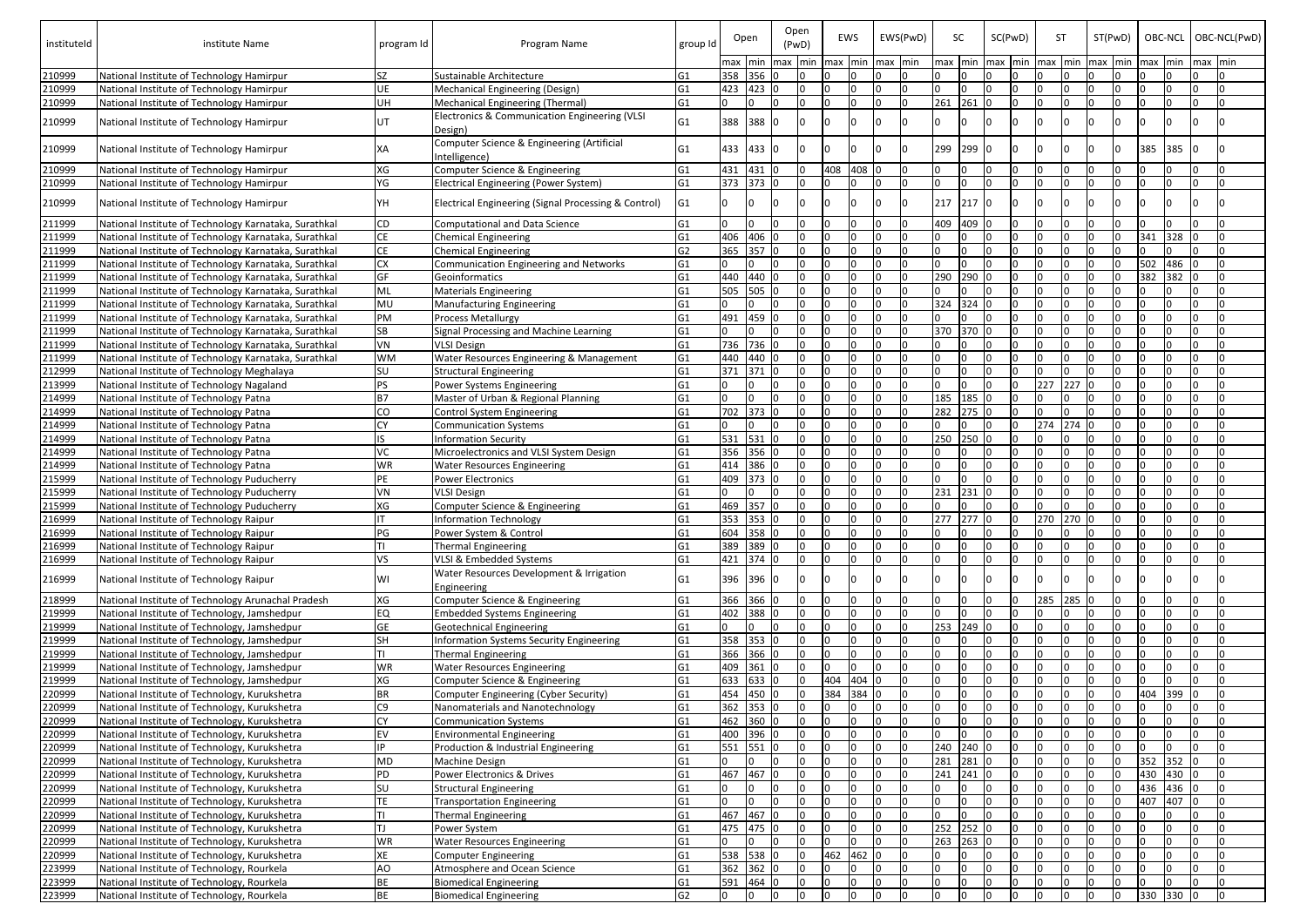| instituteld      | institute Name                                                                           | program Id | Program Name                                           | group Id                         |           | Open      |         | Open<br>(PwD) |              | EWS   |             | EWS(PwD) | SC              |         |    | SC(PwD) |     | <b>ST</b> |         | ST(PwD) |     | OBC-NCL |          | OBC-NCL(PwD) |
|------------------|------------------------------------------------------------------------------------------|------------|--------------------------------------------------------|----------------------------------|-----------|-----------|---------|---------------|--------------|-------|-------------|----------|-----------------|---------|----|---------|-----|-----------|---------|---------|-----|---------|----------|--------------|
|                  |                                                                                          |            |                                                        |                                  | max min   |           | max min |               | <b>I</b> max |       | min max min |          | max min max min |         |    |         | max |           | min max | lmin    | max | min     | max Imin |              |
| 223999           | National Institute of Technology, Rourkela                                               | CA         | Control & Automation                                   | G <sub>1</sub>                   |           | 460 452 0 |         | IO.           | 316          | 316 0 |             | IO.      | 362 362         |         | In |         |     |           |         |         |     |         |          |              |
| 223999           | National Institute of Technology, Rourkela                                               | CV         | Cryogenics & Vacuum Technology                         | G <sub>1</sub>                   | 354       | $354$ 0   |         | n.            |              |       |             |          |                 |         |    |         |     |           |         |         |     |         |          |              |
| 223999           | National Institute of Technology, Rourkela                                               | CW         | <b>Communication &amp; Networks</b>                    | G <sub>1</sub>                   | 455       | 455 0     |         | n.            |              |       |             |          |                 |         |    |         |     |           |         |         | 369 | 369     |          |              |
| 223999           | National Institute of Technology, Rourkela                                               |            | <b>Energy and Environmental Engineering</b>            | G <sub>1</sub>                   | 407       | 393 0     |         |               |              |       |             |          | 263             | 258     |    |         |     |           |         |         |     |         |          |              |
| 223999           | National Institute of Technology, Rourkela                                               | lΕΙ        | Electronics and Instrumentation Engineering            | G <sub>1</sub>                   | 479       | 468       |         |               |              |       |             |          |                 |         |    |         |     |           |         |         | 343 | 328     |          |              |
| 223999           | National Institute of Technology, Rourkela                                               | GM         | Metallurgical & Materials Engineering                  | G <sub>1</sub>                   | 498       | 498 0     |         |               |              |       |             |          | 219             | 219     |    |         |     |           |         |         |     |         |          |              |
| 223999           | National Institute of Technology, Rourkela                                               | ID         | <b>Industrial Design</b>                               | G <sub>1</sub>                   | 588       | 588       |         |               | 492          | 492   |             |          |                 |         |    |         |     |           |         |         |     |         |          |              |
| 223999           | National Institute of Technology, Rourkela                                               |            | <b>Information Security</b>                            | G <sub>1</sub>                   | 434       | 402 0     |         |               |              |       |             |          | 369             | 369     |    |         |     |           |         |         | 495 | 495     |          |              |
| 223999<br>223999 | National Institute of Technology, Rourkela                                               | M1<br>PD   | Microwave and Radar Engineering                        | G <sub>1</sub><br>G <sub>1</sub> | 596       | 596 0     |         |               |              |       |             |          |                 |         |    |         |     |           |         |         |     |         |          |              |
| 223999           | National Institute of Technology, Rourkela<br>National Institute of Technology, Rourkela | PT.        | Power Electronics & Drives<br>Power System Engineering | G <sub>1</sub>                   |           |           |         |               |              |       |             |          |                 |         |    |         | 290 | 290       |         |         | 460 | 460     |          |              |
| 223999           | National Institute of Technology, Rourkela                                               | SE.        | Software Engineering                                   | G <sub>1</sub>                   | 580       | 580       |         |               |              |       |             |          |                 |         |    |         |     |           |         |         |     |         |          |              |
| 223999           | National Institute of Technology, Rourkela                                               |            | Signal & Image Processing                              | G <sub>1</sub>                   | 466       | 464 0     |         |               |              |       |             |          |                 |         |    |         |     |           |         |         |     |         |          |              |
| 223999           | National Institute of Technology, Rourkela                                               |            | <b>Thermal Engineering</b>                             | G1                               | 560       | 560       |         |               |              |       |             |          |                 |         |    |         |     |           |         |         | 381 | 381     |          |              |
| 223999           | National Institute of Technology, Rourkela                                               | <b>TN</b>  | Geo-technical Engineering                              | G <sub>1</sub>                   |           |           |         |               | 371          | 371   |             |          |                 |         |    |         |     |           |         |         |     |         |          |              |
| 223999           | National Institute of Technology, Rourkela                                               | WR         | <b>Water Resources Engineering</b>                     | G <sub>1</sub>                   | 429       | 429       |         |               |              |       |             |          |                 |         |    |         |     |           |         |         |     |         |          |              |
| 224999           | National Institute of Technology, Silchar                                                |            | Artificial Intelligence                                | G <sub>1</sub>                   | 445       | 445 0     |         |               |              |       |             |          |                 |         |    |         |     |           |         |         |     |         |          |              |
| 224999           | National Institute of Technology, Silchar                                                | GE         | <b>Geotechnical Engineering</b>                        | G <sub>1</sub>                   | 361       | 361       |         |               |              |       |             |          |                 |         |    |         |     |           |         |         |     |         |          |              |
| 224999           | National Institute of Technology, Silchar                                                | MG         | Microelectronics & VLSI Design                         | G <sub>1</sub>                   | 388       | 388 0     |         |               |              |       |             |          |                 |         |    |         |     |           |         |         |     |         |          |              |
| 224999           | National Institute of Technology, Silchar                                                | <b>RE</b>  | Renewable Energy                                       | G <sub>1</sub>                   |           |           |         |               |              |       |             |          | 248             | 248     |    |         |     |           |         |         |     |         |          |              |
| 224999           | National Institute of Technology, Silchar                                                | XG         | Computer Science & Engineering                         | G1                               |           |           |         |               |              |       |             |          | 268             | $268$ 0 |    |         |     |           |         |         |     |         |          |              |
| 225999           | National Institute of Technology, Srinagar                                               | <b>PL</b>  | Power Electronics & Electrical Drives                  | G <sub>1</sub>                   |           |           |         |               |              |       |             |          | 237             | 237     |    |         |     |           |         |         |     |         |          |              |
| 226999           | National Institute of Technology, Tiruchirappalli                                        | <b>CY</b>  | <b>Communication Systems</b>                           | G <sub>1</sub>                   |           |           |         |               | 620          | 620 0 |             |          |                 |         |    |         |     |           |         |         |     |         |          |              |
| 226999           | National Institute of Technology, Tiruchirappalli                                        | <b>DT</b>  | Data Analytics                                         | G <sub>1</sub>                   |           |           |         | $\Omega$      | 593          | 593   |             |          |                 |         |    |         |     |           |         |         |     |         |          |              |
| 226999           | National Institute of Technology, Tiruchirappalli                                        | <b>EV</b>  | <b>Environmental Engineering</b>                       | G <sub>3</sub>                   | 583       | 583       |         | In.           |              |       |             |          | 259             | 259     |    |         |     |           |         |         |     |         |          |              |
| 226999           | National Institute of Technology, Tiruchirappalli                                        | ΙM         | <b>Industrial Automation</b>                           | G <sub>1</sub>                   | 430       | 430       |         | n.            |              |       |             |          | 278             | 278     |    |         |     |           |         |         |     |         |          |              |
| 226999           | National Institute of Technology, Tiruchirappalli                                        | IY         | <b>Industrial Metallurgy</b>                           | G <sub>2</sub>                   | 601       | 601       |         | n.            |              |       |             |          | 289             | 289     |    |         |     |           |         |         | 508 | 508     |          |              |
| 226999           | National Institute of Technology, Tiruchirappalli                                        | <b>ND</b>  | Non Destructive Testing                                | G <sub>1</sub>                   | 636       | 636 0     |         |               |              |       |             |          |                 |         |    |         |     |           |         |         | 543 | 508     |          |              |
| 226999           | National Institute of Technology, Tiruchirappalli                                        | PC         | <b>Process Control and Instrumentation</b>             | G <sub>3</sub>                   | 589       | 589 0     |         |               | 437          | 437   |             |          |                 |         |    |         |     |           |         |         |     |         |          |              |
| 226999           | National Institute of Technology, Tiruchirappalli                                        | VY         | <b>VLSI System</b>                                     | G <sub>1</sub>                   | 693       | 693 0     |         |               | 646          | 646   |             |          |                 |         |    |         |     |           |         |         |     |         |          |              |
| 227999           | National Institute of Technology Uttarakhand                                             |            | Artificial Intelligence                                | G <sub>1</sub>                   | 361       | 361       |         |               |              |       |             |          |                 |         |    |         |     |           |         |         |     |         |          |              |
| 227999           | National Institute of Technology Uttarakhand                                             | SU         | <b>Structural Engineering</b>                          | G <sub>1</sub>                   |           |           |         |               |              |       |             |          |                 |         |    |         |     |           |         |         | 325 | 325     |          |              |
| 228999           | National Institute of Technology, Warangal                                               | <b>AD</b>  | <b>Additive Manufacturing</b>                          | G1                               | 560       | 560       |         |               | 399          | 399   |             |          | 272             | 272     |    |         |     |           |         |         |     |         |          |              |
| 228999           | National Institute of Technology, Warangal                                               | AS         | <b>Advanced Communication Systems</b>                  | G <sub>1</sub>                   | 555       | 555 0     |         |               | 499          | 499   |             |          |                 |         |    |         |     |           |         |         | 498 | 498     |          |              |
| 228999           | National Institute of Technology, Warangal                                               | C7         | <b>Waste Management</b>                                | G <sub>1</sub>                   | 425       | $425$ 0   |         |               |              |       |             |          | 265             | 265     |    |         |     |           |         |         |     |         |          |              |
| 228999           | National Institute of Technology, Warangal                                               | <b>CE</b>  | <b>Chemical Engineering</b>                            | G <sub>1</sub>                   | 410       | 410 0     |         |               |              |       |             |          |                 |         |    |         |     |           |         |         |     |         |          |              |
| 228999           | National Institute of Technology, Warangal                                               | IY         | <b>Industrial Metallurgy</b>                           | G <sub>1</sub>                   | 389       | 389 0     |         | n.            |              |       |             |          |                 |         |    |         |     |           |         |         |     |         |          |              |
| 228999           | National Institute of Technology, Warangal                                               | PS         | Power Systems Engineering                              | G <sub>1</sub>                   | 658       | 658 0     |         | n.            | 483          | 483   |             |          | 297             | 297     |    |         |     |           |         |         |     |         |          |              |
| 228999           | National Institute of Technology, Warangal                                               | QA         | <b>Systems and Control Engineering</b>                 | G <sub>3</sub>                   | 551       | $551$ 0   |         | $\cap$        |              |       |             |          |                 |         |    |         |     |           |         |         | 430 | 430     | In.      | I∩           |
| 228999           | National Institute of Technology, Warangal                                               | <b>QW</b>  | Electronic Instrumentation and Embedded Systems        | G <sub>1</sub>                   |           |           |         |               |              |       |             |          | 312             | 312     |    |         |     |           |         |         |     |         |          |              |
| 228999           | National Institute of Technology, Warangal                                               | <b>UA</b>  | <b>Materials Technology</b>                            | G <sub>1</sub>                   | 453 378 0 |           |         |               |              |       |             |          |                 |         |    |         |     |           |         |         | 346 | 346     |          |              |
| 228999           | National Institute of Technology, Warangal                                               | <b>WR</b>  | <b>Water Resources Engineering</b>                     | G <sub>1</sub>                   | 538       | 538 0     |         |               |              |       |             |          |                 | U       |    |         |     |           |         |         |     |         |          |              |
| 229999           | Sardar Vallabhbhai National Institute of Technology, Surat                               | <b>CC</b>  | CAD-CAM                                                | G1                               | 442       | 358 0     |         |               |              |       |             |          |                 |         |    |         |     |           |         |         |     |         |          |              |
| 229999           | Sardar Vallabhbhai National Institute of Technology, Surat                               | CE.        | <b>Chemical Engineering</b>                            | G1                               |           |           |         |               |              |       |             |          | 288             | 288     |    |         |     |           |         |         |     |         |          |              |
| 229999           | Sardar Vallabhbhai National Institute of Technology, Surat                               |            | Instrumentation and Control                            | G1                               | 392       | 358 0     |         |               |              |       |             |          | 213             | $213$ 0 |    |         |     |           |         |         |     |         |          |              |
| 229999           | Sardar Vallabhbhai National Institute of Technology, Surat                               | ME         | <b>Mechanical Engineering</b>                          | G1                               |           |           |         |               |              |       |             |          |                 |         |    |         |     |           |         |         | 339 | 339     | IО.      |              |
| 229999           | Sardar Vallabhbhai National Institute of Technology, Surat                               | <b>NX</b>  | <b>Communication System</b>                            | G1                               | 369       | 355       |         |               |              |       |             |          |                 |         |    |         |     |           |         |         |     |         |          |              |
| 229999           | Sardar Vallabhbhai National Institute of Technology, Surat                               | <b>SM</b>  | Soil Mechanics & Foundation Engineering                | G1                               |           |           |         |               |              |       |             |          | 285             | 285     |    |         |     |           |         |         | 587 | 587     |          |              |
| 229999           | Sardar Vallabhbhai National Institute of Technology, Surat                               | TD         | <b>Thermal Systems Design</b>                          | G1                               |           |           |         |               |              |       |             |          | 251             | 251     |    |         |     |           |         |         |     |         |          |              |
| 229999           | Sardar Vallabhbhai National Institute of Technology, Surat                               |            | Power System                                           | G1                               |           |           |         |               |              |       |             |          |                 |         |    |         |     |           |         |         | 358 | 358     |          |              |
| 229999           | Sardar Vallabhbhai National Institute of Technology, Surat                               | TM         | <b>Turbo Machines</b>                                  | G1                               | 405       | 405       |         |               |              |       |             |          |                 |         |    |         |     |           |         |         |     |         |          |              |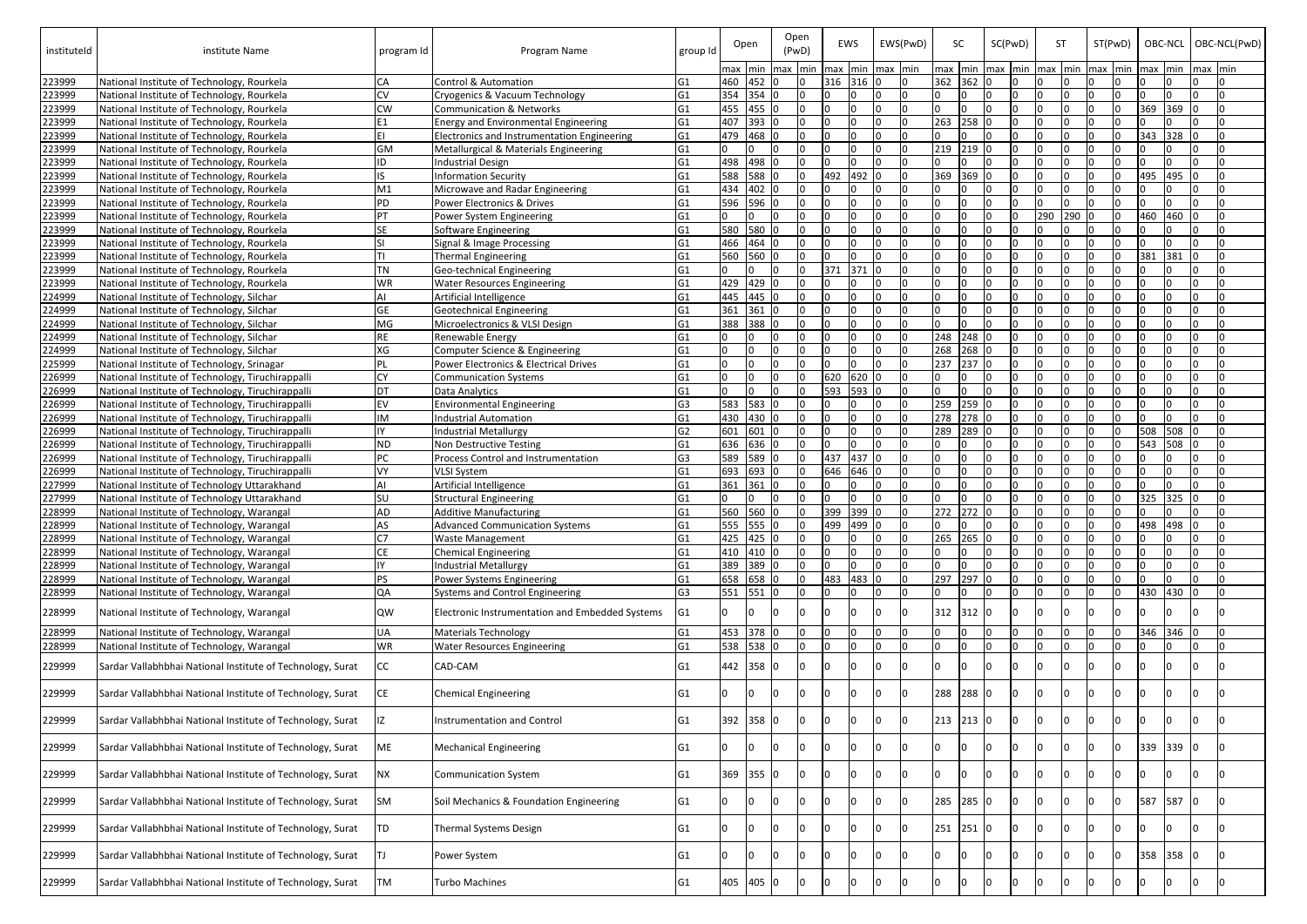| instituteId      | institute Name                                                                                                 | program Id      | Program Name                                                                                          | group Id                         |           | Open               | Open<br>(PwD) |                                 | EWS       |    | EWS(PwD) | SC        |         | SC(PwD) |                                                  | <b>ST</b> | ST(PwD) |     | OBC-NCL |         | OBC-NCL(PwD) |
|------------------|----------------------------------------------------------------------------------------------------------------|-----------------|-------------------------------------------------------------------------------------------------------|----------------------------------|-----------|--------------------|---------------|---------------------------------|-----------|----|----------|-----------|---------|---------|--------------------------------------------------|-----------|---------|-----|---------|---------|--------------|
| 229999           | Sardar Vallabhbhai National Institute of Technology, Surat                                                     | lwa.            | <b>Water Resource Engineering</b>                                                                     | G1                               | 357 357 0 |                    |               | max min max min max min max min |           |    |          |           |         |         | max  min  max  min  max  min  max  min  max  min |           |         |     |         | max min |              |
|                  |                                                                                                                |                 |                                                                                                       |                                  |           |                    |               |                                 |           |    |          |           |         |         |                                                  |           |         |     |         |         |              |
| 230999           | Visvesvaraya National Institute of Technology, Nagpur                                                          | CC.             | CAD-CAM                                                                                               | G <sub>1</sub>                   |           |                    |               |                                 |           |    |          | 248 248   |         |         |                                                  |           |         |     |         |         |              |
| 230999           | Visvesvaraya National Institute of Technology, Nagpur                                                          |                 | <b>Communication System Engineering</b>                                                               | G1                               |           | 388 383            |               |                                 |           |    |          |           | I∩      |         |                                                  |           |         |     |         |         |              |
| 230999           | Visvesvaraya National Institute of Technology, Nagpur                                                          | EX<br><b>GE</b> | <b>Excavation Engineering</b>                                                                         | G <sub>1</sub>                   |           | 354 354 0          |               |                                 |           |    |          |           |         |         |                                                  |           |         |     |         |         |              |
| 230999<br>230999 | Visvesvaraya National Institute of Technology, Nagpur<br>Visvesvaraya National Institute of Technology, Nagpur | HG              | <b>Geotechnical Engineering</b><br><b>Heat Power Engineering</b>                                      | G <sub>1</sub><br>G <sub>1</sub> | 487       | 449 449 0<br>407 0 |               |                                 |           |    |          |           |         |         |                                                  |           |         |     |         |         |              |
| 230999           | Visvesvaraya National Institute of Technology, Nagpur                                                          | IG              | <b>Industrial Engineering</b>                                                                         | G <sub>1</sub>                   |           | 386 386 0          |               |                                 |           |    |          |           |         |         |                                                  |           |         |     |         |         |              |
| 230999           | Visvesvaraya National Institute of Technology, Nagpur                                                          | IW              | <b>Integrated Power Systems</b>                                                                       | G <sub>1</sub>                   |           |                    |               |                                 |           |    |          |           |         |         |                                                  |           |         | 347 | 347     |         |              |
| 230999           | Visvesvaraya National Institute of Technology, Nagpur                                                          | <b>PD</b>       | Power Electronics & Drives                                                                            | G <sub>1</sub>                   |           | 490 490 0          |               |                                 |           |    |          |           |         |         |                                                  |           |         |     |         |         |              |
| 230999           | Visvesvaraya National Institute of Technology, Nagpur                                                          | <b>SD</b>       | Structural Dynamics & Earthquake Engineering                                                          | G1                               |           | 454 454 0          |               |                                 |           |    |          |           |         |         |                                                  |           |         | 343 | 343     |         | In           |
| 230999           | Visvesvaraya National Institute of Technology, Nagpur                                                          | TE              | <b>Transportation Engineering</b>                                                                     | G1                               |           | I∩                 |               | 446                             | 446       |    |          | 276       | 276     |         |                                                  |           |         | 433 | 433     |         | I٥           |
| 230999           | Visvesvaraya National Institute of Technology, Nagpur                                                          | UP              | <b>Urban Planning</b>                                                                                 | G <sub>1</sub>                   |           | 618 618 0          |               |                                 |           |    |          |           |         |         |                                                  |           |         | 328 | 328     |         | I٥           |
| 230999           | Visvesvaraya National Institute of Technology, Nagpur                                                          | UP              | <b>Urban Planning</b>                                                                                 | G <sub>2</sub>                   |           | 383 383 0          |               |                                 |           |    |          |           | I∩      |         |                                                  |           |         |     |         |         | In           |
| 230999           | Visvesvaraya National Institute of Technology, Nagpur                                                          | VN              | <b>VLSI Design</b>                                                                                    | G1                               |           | 522 522 0          |               |                                 |           |    |          | 302       | 264     |         |                                                  |           |         |     |         |         |              |
| 231999           | National Institute of Technology, Andhra Pradesh                                                               | AB              | Advanced Communication Systems and Signal                                                             | G1                               |           | 373 373 0          |               |                                 |           |    |          |           |         |         |                                                  |           |         |     |         |         |              |
|                  |                                                                                                                |                 | Processing                                                                                            |                                  |           |                    |               |                                 |           |    |          |           |         |         |                                                  |           |         |     |         |         |              |
| 231999           | National Institute of Technology, Andhra Pradesh                                                               | <b>B4</b>       | <b>Bioprocess Engineering</b>                                                                         | G <sub>1</sub>                   |           | 414 414 0          |               |                                 |           |    |          |           | I∩      |         |                                                  |           |         |     |         |         |              |
| 231999           | National Institute of Technology, Andhra Pradesh                                                               | CE.             | <b>Chemical Engineering</b>                                                                           | G <sub>1</sub>                   |           | In.                |               |                                 |           |    |          |           | I∩      |         |                                                  |           |         | 303 | 303     |         | In           |
| 231999           | National Institute of Technology, Andhra Pradesh                                                               | DF              | <b>Computer Science and Data Analytics</b>                                                            | G <sub>1</sub>                   |           | 531 396 0          |               |                                 |           |    |          |           | I∩      |         |                                                  |           |         |     |         |         | I∩           |
| 231999           | National Institute of Technology, Andhra Pradesh                                                               | <b>GE</b>       | <b>Geotechnical Engineering</b>                                                                       | G <sub>1</sub>                   | 400 400 0 |                    |               |                                 |           |    |          | 263       | $263$ 0 |         |                                                  |           |         |     |         |         | I∩           |
| 232999           | Indian Institute of Engineering Science and Technology,<br>Shibpur, District Howrah                            | FB.             | <b>Manufacturing Science</b>                                                                          | G1                               | 503 375 0 |                    |               |                                 |           |    |          |           |         |         |                                                  |           |         |     |         |         |              |
| 232999           | Indian Institute of Engineering Science and Technology,<br>Shibpur, District Howrah                            | FL              | Mechanics of fluids                                                                                   | G1                               | 352 352 0 |                    |               |                                 |           |    |          | 248 248 0 |         |         |                                                  |           |         |     |         |         |              |
| 232999           | Indian Institute of Engineering Science and Technology,                                                        | GF              | Geoinformatics                                                                                        | G1                               |           |                    |               |                                 |           |    |          | 253 253 0 |         |         |                                                  |           |         |     |         |         |              |
| 232999           | Shibpur, District Howrah<br>Indian Institute of Engineering Science and Technology,                            |                 | Information Technology                                                                                | G1                               | 354 354   |                    |               |                                 |           |    |          |           | ıΩ      |         |                                                  |           |         |     |         |         |              |
| 232999           | Shibpur, District Howrah<br>Indian Institute of Engineering Science and Technology,                            | <b>MF</b>       | <b>Manufacturing Technology</b>                                                                       | G1                               | 351 351   |                    |               |                                 |           |    |          |           |         |         |                                                  |           |         |     |         |         |              |
|                  | Shibpur, District Howrah<br>Indian Institute of Engineering Science and Technology,                            |                 |                                                                                                       |                                  |           |                    |               |                                 |           |    |          |           |         |         |                                                  |           |         |     |         |         |              |
| 232999           | lShibpur. District Howrah<br>Indian Institute of Engineering Science and Technology,                           | ML              | <b>Materials Engineering</b>                                                                          | G1                               | 384 384   |                    |               |                                 |           |    |          |           |         |         |                                                  |           |         |     |         |         |              |
| 232999           | Shibpur, District Howrah                                                                                       | PН              | Power Electronics, Machines and Drives                                                                | G <sub>1</sub>                   |           | 483 483            |               |                                 |           |    |          |           |         |         |                                                  |           |         |     |         |         |              |
| 232999           | Indian Institute of Engineering Science and Technology,<br>Shibpur. District Howrah                            | PΧ              | Power & Energy Systems                                                                                | G1                               |           | 430 430 0          |               |                                 |           |    |          |           |         |         |                                                  |           |         |     |         |         |              |
| 232999           | Indian Institute of Engineering Science and Technology,<br>Shibpur, District Howrah                            | RT              | Renewable Energy Science and Technology                                                               | G1                               | 475 392 0 |                    |               |                                 |           |    |          |           | ıο      |         |                                                  |           |         |     |         |         |              |
| 232999           | Indian Institute of Engineering Science and Technology,<br>Shibpur, District Howrah                            | UR              | Urban & Regional Planning                                                                             | G1                               | 432 432 0 |                    |               |                                 |           |    |          |           | ıο      |         |                                                  |           |         |     |         |         |              |
| 232999           | Indian Institute of Engineering Science and Technology,<br>Shibpur, District Howrah                            | VN              | <b>VLSI Design</b>                                                                                    | G1                               | 407 407 0 |                    |               |                                 |           |    |          |           |         |         |                                                  |           |         |     |         |         |              |
| 232999           | Indian Institute of Engineering Science and Technology,<br>Shibpur, District Howrah                            | XG              | Computer Science & Engineering                                                                        | G1                               |           | I٥                 |               |                                 |           |    |          |           | I٥      |         | 293                                              | 293 0     |         |     |         |         |              |
| 301999           | Atal Bihari Vajpayee Indian Institute of Information<br><b>Technology &amp; Management Gwalior</b>             |                 | <b>Information Security</b>                                                                           | G1                               | 492 492 0 |                    |               |                                 |           |    |          | 252       | $252$ 0 |         |                                                  |           |         |     |         |         |              |
| 301999           | Atal Bihari Vajpayee Indian Institute of Information                                                           | <b>XW</b>       | <b>Computer Networking</b>                                                                            | G <sub>1</sub>                   | 393 353   |                    |               |                                 |           |    |          |           | ıΩ      |         |                                                  |           |         |     |         |         |              |
| 307999           | Technology & Management Gwalior<br>Indian Institute of Information Technology (IIIT), Sri City,                | А3              | Artificial Intelligence and Machine Learning                                                          | G1                               | 535 535   |                    |               |                                 |           |    |          |           |         |         |                                                  |           |         |     |         |         |              |
| 308999           | Chittoor<br>Indian Institute of Information Technology Vadodara                                                | B9              | Computer Science & Engineering with Specialization                                                    | G <sub>1</sub>                   |           | 406 366 0          |               |                                 |           |    |          |           |         |         |                                                  |           |         |     |         |         |              |
| 309999           | Indian Institute of Information Technology, Allahabad                                                          | <b>BI</b>       | in Data Science<br><b>Bio-informatics</b>                                                             | G <sub>1</sub>                   |           | 411 411 0          |               |                                 | I٥        | I٥ |          |           | I0.     |         |                                                  | I∩        |         |     |         |         |              |
| 309999           | Indian Institute of Information Technology, Allahabad                                                          | FF.             | <b>Electronics and Communication Engineering</b>                                                      | G1                               |           | 493 430 0          |               |                                 | I∩        | I٥ |          |           | In      |         | 196                                              | 196 0     |         | 430 | 430     |         | In.          |
| 309999           | Indian Institute of Information Technology, Allahabad                                                          |                 | <b>Information Technology</b>                                                                         | G <sub>1</sub>                   |           | 597 569 0          |               |                                 | 517 517 0 |    |          | 335 290 0 |         |         |                                                  |           |         | 531 | 531     |         | In.          |
|                  | Indian Institute of Information Technology, Design &                                                           |                 | Computer Science and Engineering with                                                                 |                                  |           |                    |               |                                 |           |    |          |           |         |         |                                                  |           |         |     |         |         |              |
| 310999           | Manufacturing Kancheepuram, Chennai                                                                            | <b>A7</b>       | Specialization in Data Science and Artificial<br>ntelligence                                          | G1                               | 366 366   |                    |               |                                 |           |    |          |           |         |         |                                                  |           |         |     |         |         |              |
|                  |                                                                                                                |                 |                                                                                                       |                                  |           |                    |               |                                 |           |    |          |           |         |         |                                                  |           |         |     |         |         |              |
| 310999           | Indian Institute of Information Technology, Design &<br>Manufacturing Kancheepuram, Chennai                    | А8              | Electronics and Communication Engineering with<br>Specialization in Microelectronics and VLSI Systems | G <sub>1</sub>                   | 474 474   |                    |               |                                 |           |    |          |           |         |         |                                                  |           |         |     |         |         |              |